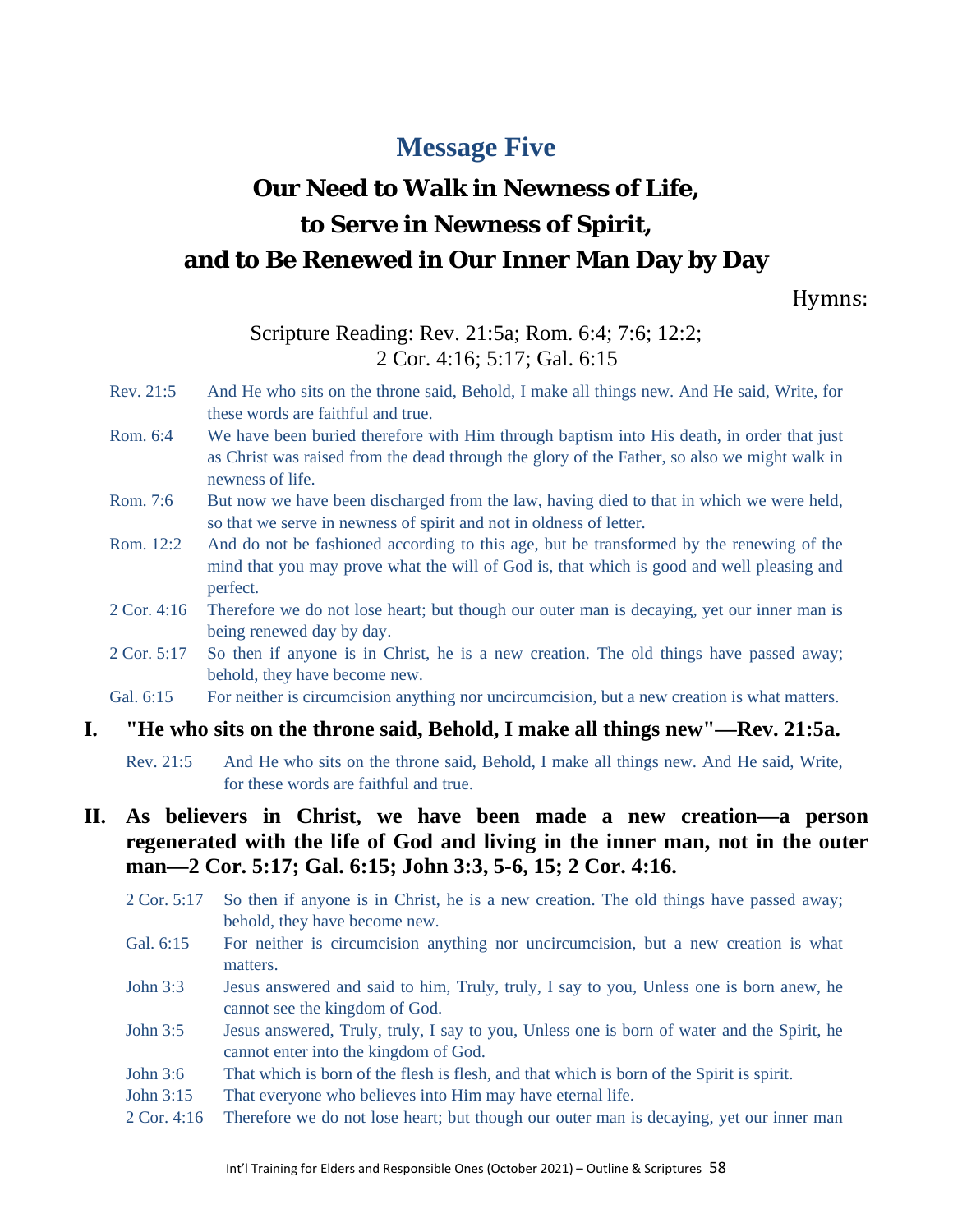is being renewed day by day.

- **III. As a new creation in Christ Jesus, we need to walk in newness of life—Rom. 6:4:**
	- Rom. 6:4 We have been buried therefore with Him through baptism into His death, in order that just as Christ was raised from the dead through the glory of the Father, so also we might walk in newness of life.
	- A. To walk in newness of life means to live in the realm of resurrection and to reign in life—v.  $4:5:17$ .
		- Rom. 6:4 We have been buried therefore with Him through baptism into His death, in order that just as Christ was raised from the dead through the glory of the Father, so also we might walk in newness of life.
		- Rom. 5:17 For if, by the offense of the one, death reigned through the one, much more those who receive the abundance of grace and of the gift of righteousness will reign in life through the One, Jesus Christ.
	- B. Concerning the matter of life, Romans 5:10 says that we will be saved in the life of God's Son, 5:17 speaks of reigning in life, and 6:4 declares that we have died and have been buried with Christ so that we may walk in newness of life.
		- Rom. 5:10 For if we, being enemies, were reconciled to God through the death of His Son, much more we will be saved in His life, having been reconciled,
		- Rom. 5:17 For if, by the offense of the one, death reigned through the one, much more those who receive the abundance of grace and of the gift of righteousness will reign in life through the One, Jesus Christ.
		- Rom. 6:4 We have been buried therefore with Him through baptism into His death, in order that just as Christ was raised from the dead through the glory of the Father, so also we might walk in newness of life.
	- C. After baptism we become a new person in resurrection; resurrection is not only a future state but also a present process—2 Cor. 5:17; Phil. 3:10-11.
		- 2 Cor. 5:17 So then if anyone is in Christ, he is a new creation. The old things have passed away; behold, they have become new.
		- Phil. 3:10 To know Him and the power of His resurrection and the fellowship of His sufferings, being conformed to His death,
		- Phil. 3:11 If perhaps I may attain to the out-resurrection from the dead.
	- D. We were buried with Christ into His death, and we have been resurrected as He was; hence, we should walk in newness of life—Col. 2:12; Eph. 2:5; Rom. 6:4.
		- Col. 2:12 Buried together with Him in baptism, in which also you were raised together with Him through the faith of the operation of God, who raised Him from the dead.
		- Eph. 2:5 Even when we were dead in offenses, made us alive together with Christ (by grace you have been saved)
		- Rom. 6:4 We have been buried therefore with Him through baptism into His death, in order that just as Christ was raised from the dead through the glory of the Father, so also we might walk in newness of life.
	- E. Newness of life is closely related to the life-giving Spirit, who is Christ Himself in His resurrection; the Spirit is the way to walk in newness of life—1 Cor. 15:45b.

1 Cor. 15:45 So also it is written, "The first man, Adam, became a living soul"; the last Adam became a life-giving Spirit.

F. Walking in newness of life is the kind of living that deals with all that is of Adam in us until we are fully transformed and conformed to the image of Christ—Rom. 8:29.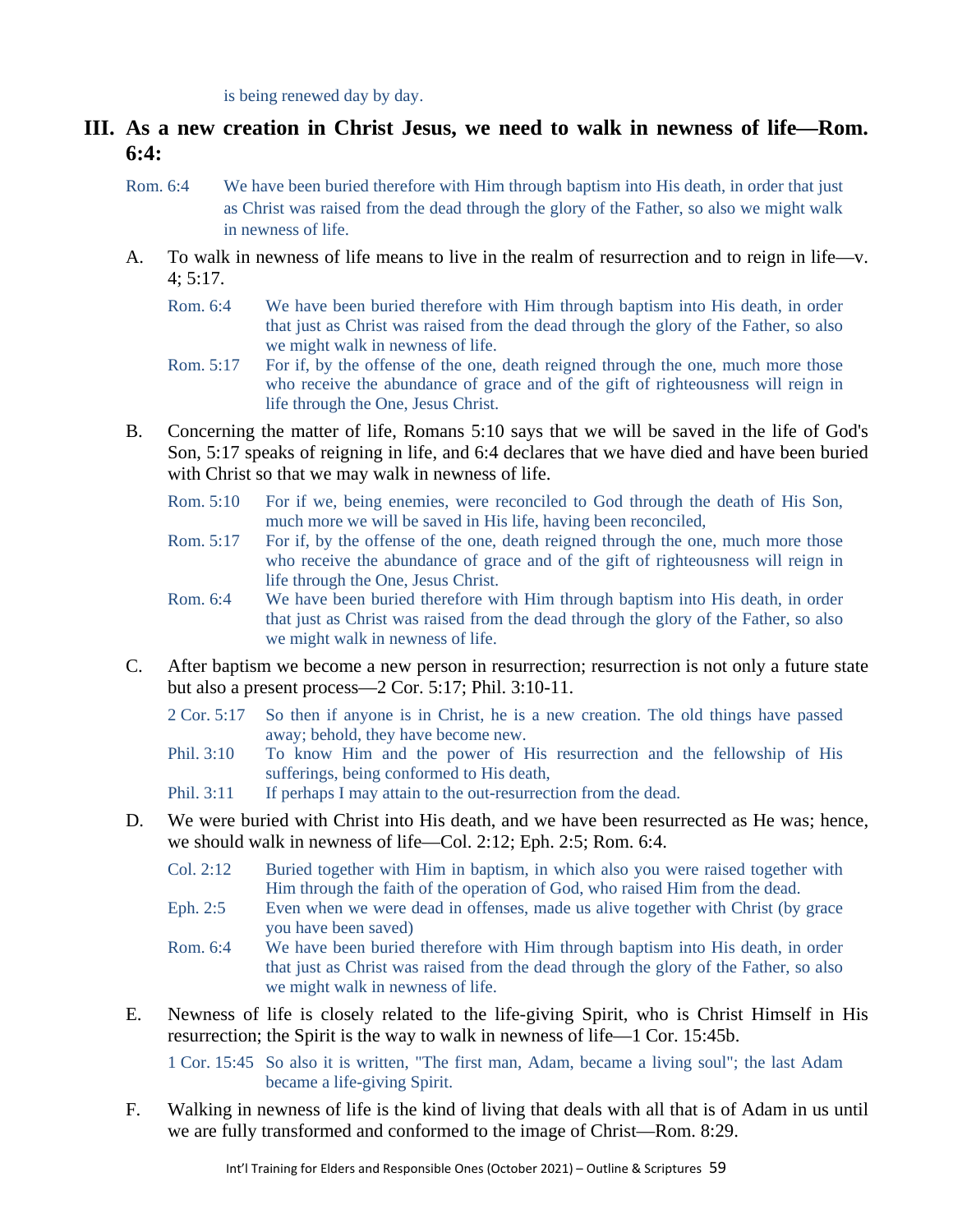Rom. 8:29 Because those whom He foreknew, He also predestinated to be conformed to the image of His Son, that He might be the Firstborn among many brothers;

#### **IV. As a new creation in Christ Jesus, we need to serve in newness of spirit—7:6:**

- Rom. 7:6 But now we have been discharged from the law, having died to that in which we were held, so that we serve in newness of spirit and not in oldness of letter.
- A. Our living should be in newness of life, and our service should be in newness of spirit—v. 6:
	- Rom. 7:6 But now we have been discharged from the law, having died to that in which we were held, so that we serve in newness of spirit and not in oldness of letter.
	- 1. There should be no oldness in either our living or our service.
	- 2. Concerning our service, we should have the newness of spirit instead of the oldness of law and letter—2 Cor. 5:17; Rom. 7:6.
		- 2 Cor. 5:17 So then if anyone is in Christ, he is a new creation. The old things have passed away; behold, they have become new.
		- Rom. 7:6 But now we have been discharged from the law, having died to that in which we were held, so that we serve in newness of spirit and not in oldness of letter.
- B. In Romans 6:4 newness of life issues from our being identified with Christ's resurrection and is for our walk in our daily life.

Rom. 6:4 We have been buried therefore with Him through baptism into His death, in order that just as Christ was raised from the dead through the glory of the Father, so also we might walk in newness of life.

C. In Romans 7:6 newness of spirit issues from our being discharged from the law and being joined to the resurrected Christ and is for our service to God.

Rom. 7:6 But now we have been discharged from the law, having died to that in which we were held, so that we serve in newness of spirit and not in oldness of letter.

D. Both newness of spirit and newness of life are results of the crucifixion of our old man—6:6.

Rom. 6:6 Knowing this, that our old man has been crucified with Him in order that the body of sin might be annulled, that we should no longer serve sin as slaves;

- E. In Romans 7:6 newness of spirit refers to our regenerated human spirit, in which the Lord as the Spirit dwells—2 Tim. 4:22:
	- Rom. 7:6 But now we have been discharged from the law, having died to that in which we were held, so that we serve in newness of spirit and not in oldness of letter.
	- 2 Tim. 4:22 The Lord be with your spirit. Grace be with you.
	- 1. Everything that is related to our regenerated spirit is new, and everything that comes out of our spirit is new—John 3:6; 4:23-24; Rom. 1:9; Eph. 6:18.
		- John 3:6 That which is born of the flesh is flesh, and that which is born of the Spirit is spirit.
		- John 4:23 But an hour is coming, and it is now, when the true worshippers will worship the Father in spirit and truthfulness, for the Father also seeks such to worship Him.
		- John 4:24 God is Spirit, and those who worship Him must worship in spirit and truthfulness.
		- Rom. 1:9 For God is my witness, whom I serve in my spirit in the gospel of His Son, how unceasingly I make mention of you always in my prayers,
		- Eph. 6:18 By means of all prayer and petition, praying at every time in spirit and watching unto this in all perseverance and petition concerning all the saints,
	- 2. Our regenerated spirit is a source of newness because the Lord, the life of God, and the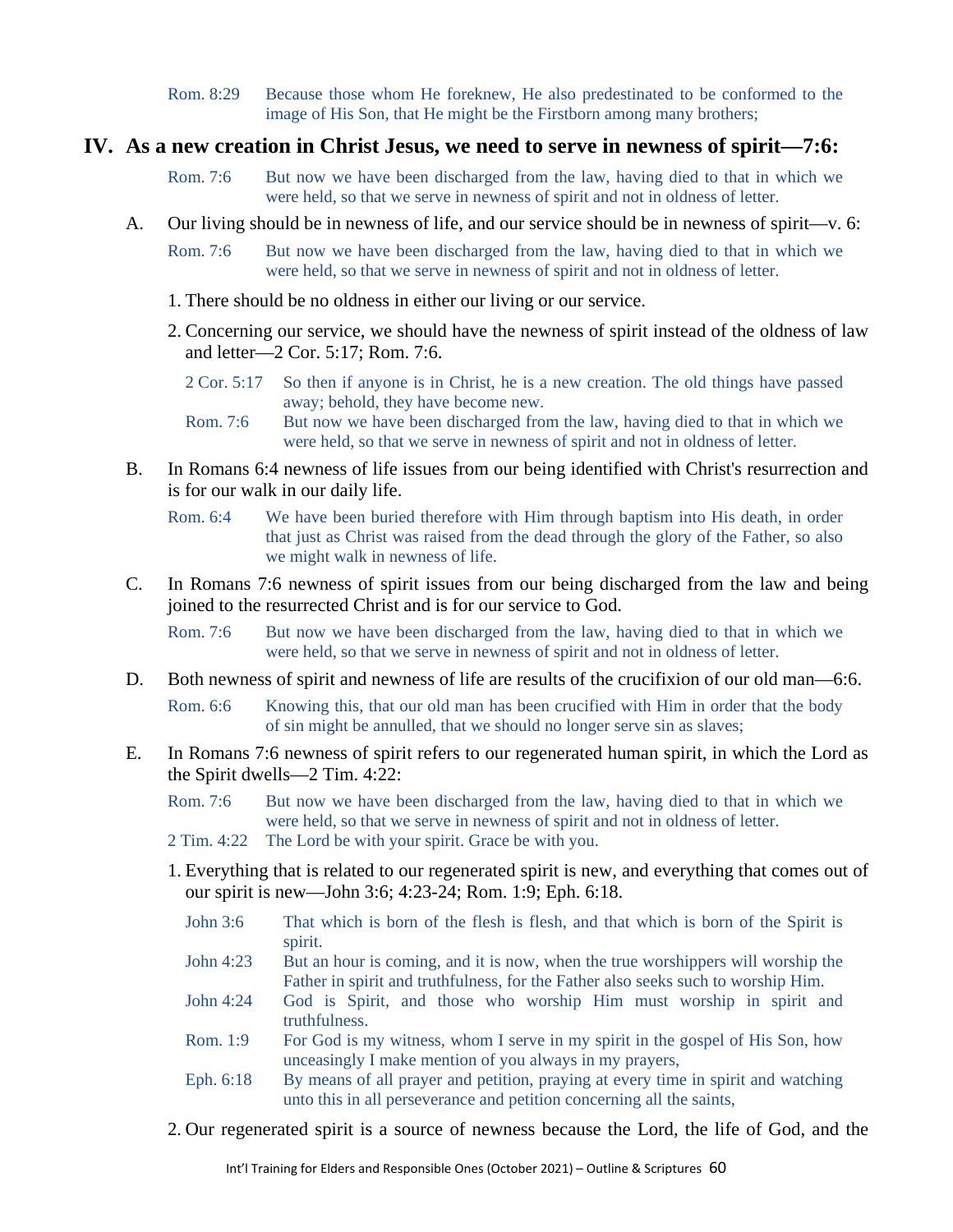Holy Spirit are there—1 Cor. 6:17; 2 Cor. 3:16-18.

- 1 Cor. 6:17 But he who is joined to the Lord is one spirit.
- 2 Cor. 3:16 But whenever their heart turns to the Lord, the veil is taken away.
- 2 Cor. 3:17 And the Lord is the Spirit; and where the Spirit of the Lord is, there is freedom.
- 2 Cor. 3:18 But we all with unveiled face, beholding and reflecting like a mirror the glory of the Lord, are being transformed into the same image from glory to glory, even as from the Lord Spirit.
- 3. Like Paul, we should serve God in our regenerated spirit by the indwelling Christ, the lifegiving Spirit, not in our soul by the power and ability of the soul—Rom. 1:9.
	- Rom. 1:9 For God is my witness, whom I serve in my spirit in the gospel of His Son, how unceasingly I make mention of you always in my prayers,

## **V. The Christian life is a life of being renewed; we need to be renewed in our inner man day by day—2 Cor. 4:16; Rom. 12:2; Eph. 4:23:**

- 2 Cor. 4:16 Therefore we do not lose heart; but though our outer man is decaying, yet our inner man is being renewed day by day.
- Rom. 12:2 And do not be fashioned according to this age, but be transformed by the renewing of the mind that you may prove what the will of God is, that which is good and well pleasing and perfect.
- Eph. 4:23 And that you be renewed in the spirit of your mind
- A. Our outer man is being consumed, but our inner man is being renewed day by day—2 Cor. 4:16:
	- 2 Cor. 4:16 Therefore we do not lose heart; but though our outer man is decaying, yet our inner man is being renewed day by day.
	- 1. The outer man consists of the body as its organ with the soul as its life and person.
	- 2. The inner man consists of the regenerated spirit as its life and person with the renewed soul as its organ.
- B. In our experience we are in the process of becoming a new creation by being broken and renewed—5:17; 4:10-12, 16; Eph. 4:22-24:
	- 2 Cor. 5:17 So then if anyone is in Christ, he is a new creation. The old things have passed away; behold, they have become new.
	- 2 Cor. 4:10 Always bearing about in the body the putting to death of Jesus that the life of Jesus also may be manifested in our body.
	- 2 Cor. 4:11 For we who are alive are always being delivered unto death for Jesus' sake that the life of Jesus also may be manifested in our mortal flesh.
	- 2 Cor. 4:12 So then death operates in us, but life in you.
	- 2 Cor. 4:16 Therefore we do not lose heart; but though our outer man is decaying, yet our inner man is being renewed day by day.
	- Eph. 4:22 That you put off, as regards your former manner of life, the old man, which is being corrupted according to the lusts of the deceit,
	- Eph. 4:23 And that you be renewed in the spirit of your mind
	- Eph. 4:24 And put on the new man, which was created according to God in righteousness and holiness of the reality.
	- 1. In the sense of being in Christ, we are a new creation, but in actuality in our daily life, we are not that new because we do not yet have Christ as the only One who occupies us, fills us, and is our life, nature, appearance, and expression—Gal. 2:20; 4:19; 2 Cor. 3:18; Eph. 3:16-17.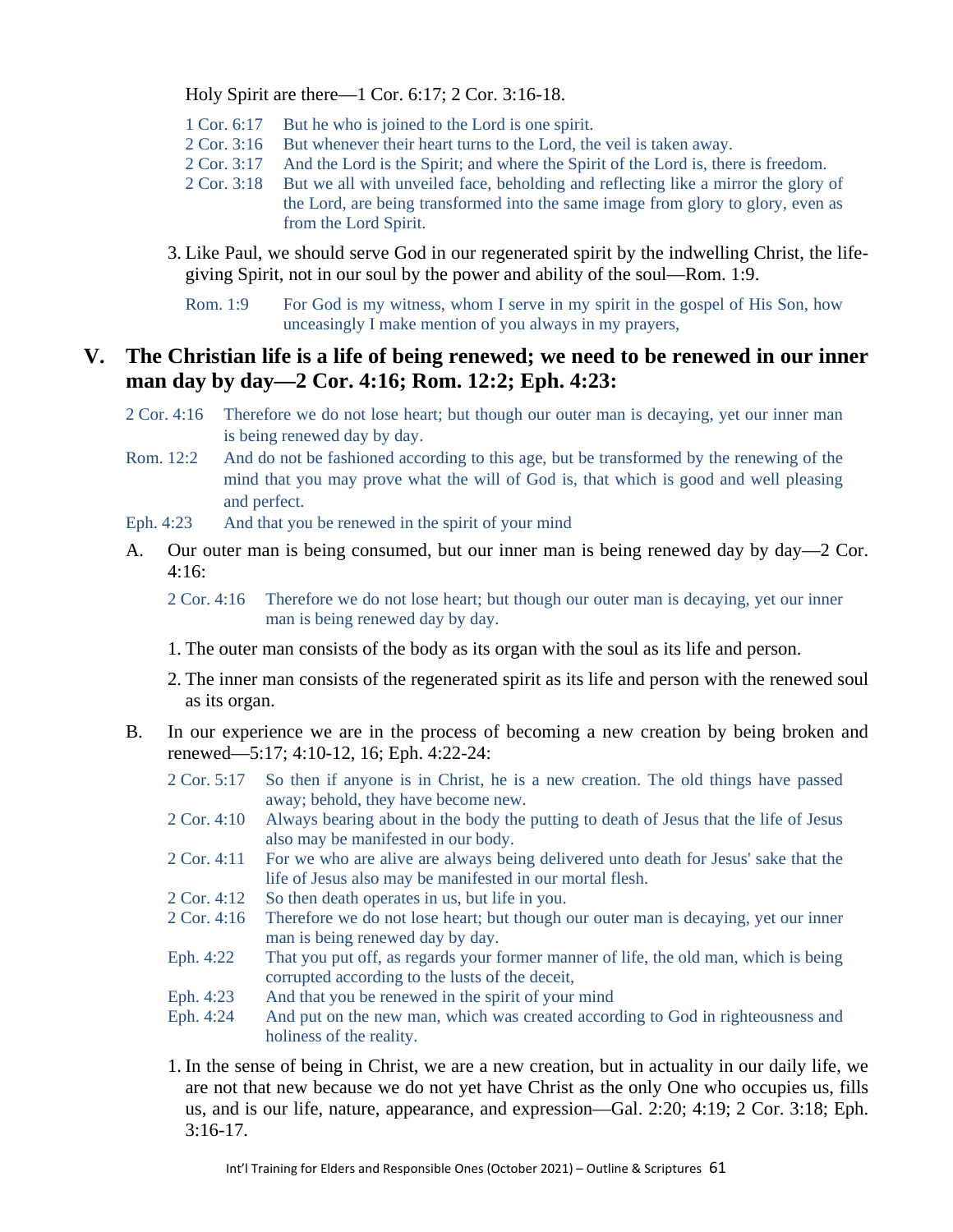- Gal. 2:20 I am crucified with Christ; and it is no longer I who live, but it is Christ who lives in me; and the life which I now live in the flesh I live in faith, the faith in the Son of God, who loved me and gave Himself up for me.
- Gal. 4:19 My children, with whom I travail again in birth until Christ is formed in you,
- 2 Cor. 3:18 But we all with unveiled face, beholding and reflecting like a mirror the glory of the Lord, are being transformed into the same image from glory to glory, even as from the Lord Spirit.
- Eph. 3:16 That He would grant you, according to the riches of His glory, to be strengthened with power through His Spirit into the inner man,
- Eph. 3:17 That Christ may make His home in your hearts through faith, that you, being rooted and grounded in love,
- 2. We have been regenerated, but still there is a mixture in our daily living because our living is partly the new creation and even more the old creation—2 Cor. 5:17; Rom. 8:4, 14.
	- 2 Cor. 5:17 So then if anyone is in Christ, he is a new creation. The old things have passed away; behold, they have become new.
	- Rom. 8:4 That the righteous requirement of the law might be fulfilled in us, who do not walk according to the flesh but according to the spirit.
	- Rom. 8:14 For as many as are led by the Spirit of God, these are sons of God.
- 3. Although our spirit has been regenerated, our soul with its faculties of mind, will, and emotion remains in the old creation and needs to be renewed—12:2; Eph. 4:23.
	- Rom. 12:2 And do not be fashioned according to this age, but be transformed by the renewing of the mind that you may prove what the will of God is, that which is good and well pleasing and perfect.
	- Eph. 4:23 And that you be renewed in the spirit of your mind
- 4. The cross is the greatest help to accomplish the renewing for us—Matt. 16:24; 2 Cor. 4:10- 12.
	- Matt. 16:24 Then Jesus said to His disciples, If anyone wants to come after Me, let him deny himself and take up his cross and follow Me.
	- 2 Cor. 4:10 Always bearing about in the body the putting to death of Jesus that the life of Jesus also may be manifested in our body.
	- 2 Cor. 4:11 For we who are alive are always being delivered unto death for Jesus' sake that the life of Jesus also may be manifested in our mortal flesh.
	- 2 Cor. 4:12 So then death operates in us, but life in you.
- 5. To be renewed is to have God's ever-new essence dispensed into us to replace and discharge our old element—v. 16; Rom. 12:2; Titus 3:5.
	- 2 Cor. 4:16 Therefore we do not lose heart; but though our outer man is decaying, yet our inner man is being renewed day by day.
	- Rom. 12:2 And do not be fashioned according to this age, but be transformed by the renewing of the mind that you may prove what the will of God is, that which is good and well pleasing and perfect.
	- Titus 3:5 Not out of works in righteousness which we did but according to His mercy He saved us, through the washing of regeneration and the renewing of the Holy Spirit,
- 6. Through the process of renewing, we are transferred from the realm of the old creation into the realm of the new creation to become the New Jerusalem—Col. 3:10; Rev. 21:2.
	- Col. 3:10 And have put on the new man, which is being renewed unto full knowledge according to the image of Him who created him,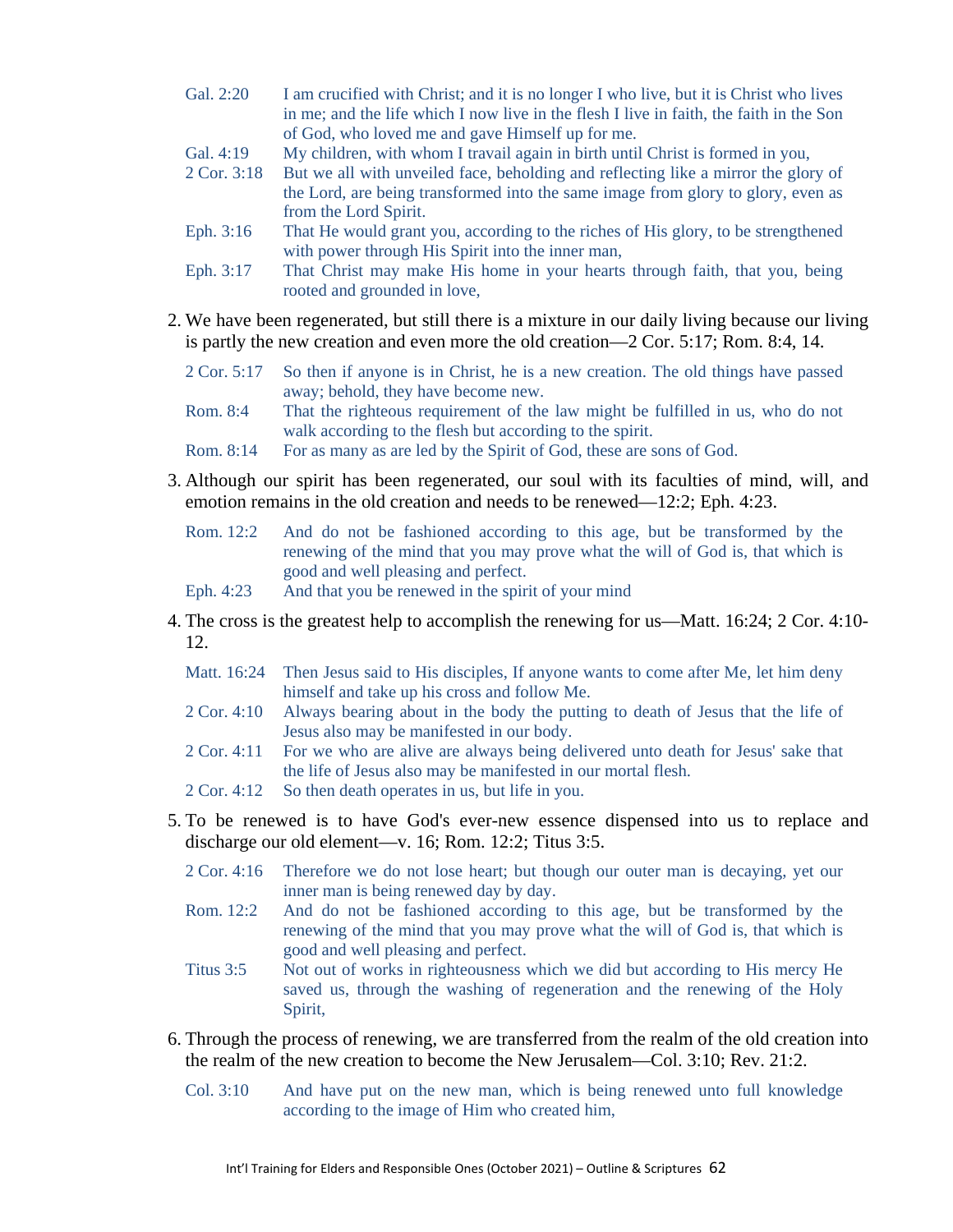- Rev. 21:2 And I saw the holy city, New Jerusalem, coming down out of heaven from God, prepared as a bride adorned for her husband.
- C. In our Christian life for God's purpose, we need to pass through the process of renewing—a process that involves suffering—Rom. 8:17-18; 2 Cor. 1:7; 4:10-11, 17; 1 Pet. 4:13; 5:9:
	- Rom. 8:17 And if children, heirs also; on the one hand, heirs of God; on the other, joint heirs with Christ, if indeed we suffer with Him that we may also be glorified with Him.
	- Rom. 8:18 For I consider that the sufferings of this present time are not worthy to be compared with the coming glory to be revealed upon us.
	- 2 Cor. 1:7 And our hope for you is firm, knowing that as you are partakers of the sufferings, so also you are of the comfort.
	- 2 Cor. 4:10 Always bearing about in the body the putting to death of Jesus that the life of Jesus also may be manifested in our body.
	- 2 Cor. 4:11 For we who are alive are always being delivered unto death for Jesus' sake that the life of Jesus also may be manifested in our mortal flesh.
	- 2 Cor. 4:17 For our momentary lightness of affliction works out for us, more and more surpassingly, an eternal weight of glory,
	- 1 Pet. 4:13 But inasmuch as you share in the sufferings of Christ, rejoice, so that also at the revelation of His glory you may rejoice exultingly.
	- 1 Pet. 5:9 Him withstand, being firm in your faith, knowing that the same sufferings are being accomplished among your brotherhood in the world.
	- 1. We are destined to suffer so that we may be renewed; all sufferings are the process to make us new—Col. 1:24; Phil. 1:29; 2 Cor. 1:6; 4:17.
		- Col. 1:24 I now rejoice in my sufferings on your behalf and fill up on my part that which is lacking of the afflictions of Christ in my flesh for His Body, which is the church;
		- Phil. 1:29 Because to you it has been graciously granted on behalf of Christ not only to believe into Him but also to suffer on His behalf,
		- 2 Cor. 1:6 But whether we are afflicted, it is for your comforting and salvation; or whether we are comforted, it is for your comforting, which operates in the endurance of the same sufferings which we also suffer.
		- 2 Cor. 4:17 For our momentary lightness of affliction works out for us, more and more surpassingly, an eternal weight of glory,
	- 2. All the sufferings that God has assigned to us have one unique purpose—to renew us— Rom. 12:2; Eph. 4:23; Titus 3:5.
		- Rom. 12:2 And do not be fashioned according to this age, but be transformed by the renewing of the mind that you may prove what the will of God is, that which is good and well pleasing and perfect.
		- Eph. 4:23 And that you be renewed in the spirit of your mind
		- Titus 3:5 Not out of works in righteousness which we did but according to His mercy He saved us, through the washing of regeneration and the renewing of the Holy Spirit,
	- 3. The sufferings that we pass through are a process to transfer us from the realm of the old creation to the realm of the new creation—2 Cor. 5:17.

2 Cor. 5:17 So then if anyone is in Christ, he is a new creation. The old things have passed away; behold, they have become new.

- 4. The suffering that we pass through to be renewed does not compare with the glory of our being new—4:17-18; Rom. 8:18.
	- 2 Cor. 4:17 For our momentary lightness of affliction works out for us, more and more surpassingly, an eternal weight of glory,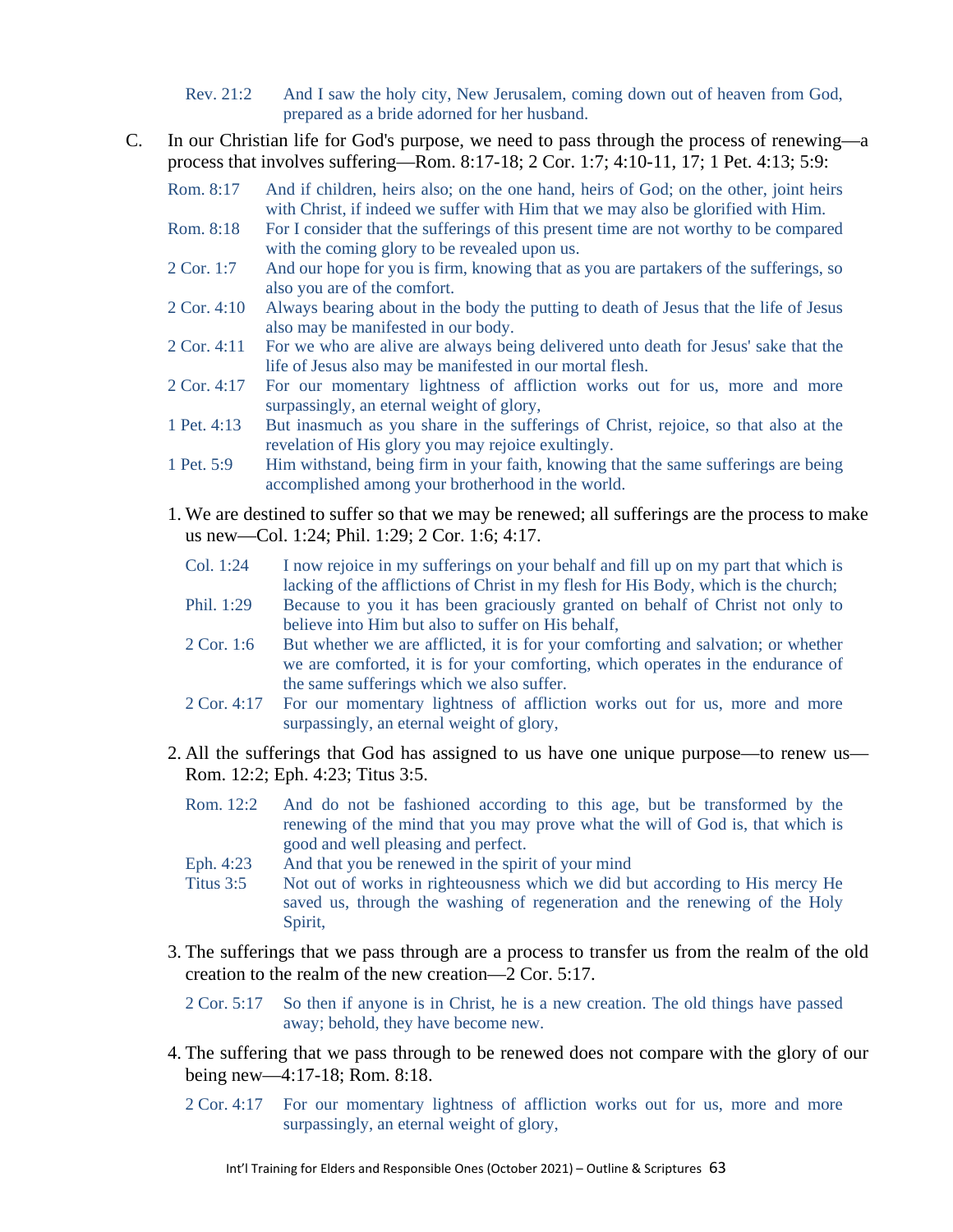- 2 Cor. 4:18 Because we do not regard the things which are seen but the things which are not seen; for the things which are seen are temporary, but the things which are not seen are eternal.
- Rom. 8:18 For I consider that the sufferings of this present time are not worthy to be compared with the coming glory to be revealed upon us.
- 5. As we pass through afflictions, there needs to be a continual renewing taking place in us day by day so that God can accomplish His heart's desire—2 Cor. 4:16-17; Eph. 1:4-5, 9, 11-12.
	- 2 Cor. 4:16 Therefore we do not lose heart; but though our outer man is decaying, yet our inner man is being renewed day by day.
	- 2 Cor. 4:17 For our momentary lightness of affliction works out for us, more and more surpassingly, an eternal weight of glory,
	- Eph. 1:4 Even as He chose us in Him before the foundation of the world to be holy and without blemish before Him in love,
	- Eph. 1:5 Predestinating us unto sonship through Jesus Christ to Himself, according to the good pleasure of His will,
	- Eph. 1:9 Making known to us the mystery of His will according to His good pleasure, which He purposed in Himself,
	- Eph. 1:11 In whom also we were designated as an inheritance, having been predestinated according to the purpose of the One who works all things according to the counsel of His will,
	- Eph. 1:12 That we would be to the praise of His glory who have first hoped in Christ,
- D. The renewing of the inner man takes place as the inner man is nourished with the fresh supply of the resurrection life of Christ—John 11:25; Phil. 3:10:
	- John 11:25 Jesus said to her, I am the resurrection and the life; he who believes into Me, even if he should die, shall live;
	- Phil. 3:10 To know Him and the power of His resurrection and the fellowship of His sufferings, being conformed to His death,
	- 1. As our outer man is being consumed by the killing work of death, our inner man—our regenerated spirit with our inward parts—is being metabolically renewed day by day with the supply of resurrection life—Jer. 31:33; Heb. 8:10; Rom. 7:22, 25; 12:2; 2 Cor. 4:16; Eph. 4:23.
		- Jer. 31:33 But this is the covenant which I will make with the house of Israel after those days, declares Jehovah: I will put My law in their inward parts and write it upon their hearts; and I will be their God, and they will be My people.
		- Heb.  $8:10$  For this is the covenant which I will covenant with the house of Israel after those days, says the Lord: I will impart My laws into their mind, and on their hearts I will inscribe them; and I will be God to them, and they will be a people to Me.
		- Rom. 7:22 For I delight in the law of God according to the inner man,<br>Rom. 7:25 Thanks be to God, through Jesus Christ our Lord! So then
		- Thanks be to God, through Jesus Christ our Lord! So then with the mind I myself serve the law of God, but with the flesh, the law of sin.
		- Rom. 12:2 And do not be fashioned according to this age, but be transformed by the renewing of the mind that you may prove what the will of God is, that which is good and well pleasing and perfect.
		- 2 Cor. 4:16 Therefore we do not lose heart; but though our outer man is decaying, yet our inner man is being renewed day by day.
		- Eph. 4:23 And that you be renewed in the spirit of your mind
	- 2. The more our inner man is renewed, the more the functions of our soul are also renewed— Rom. 12:2.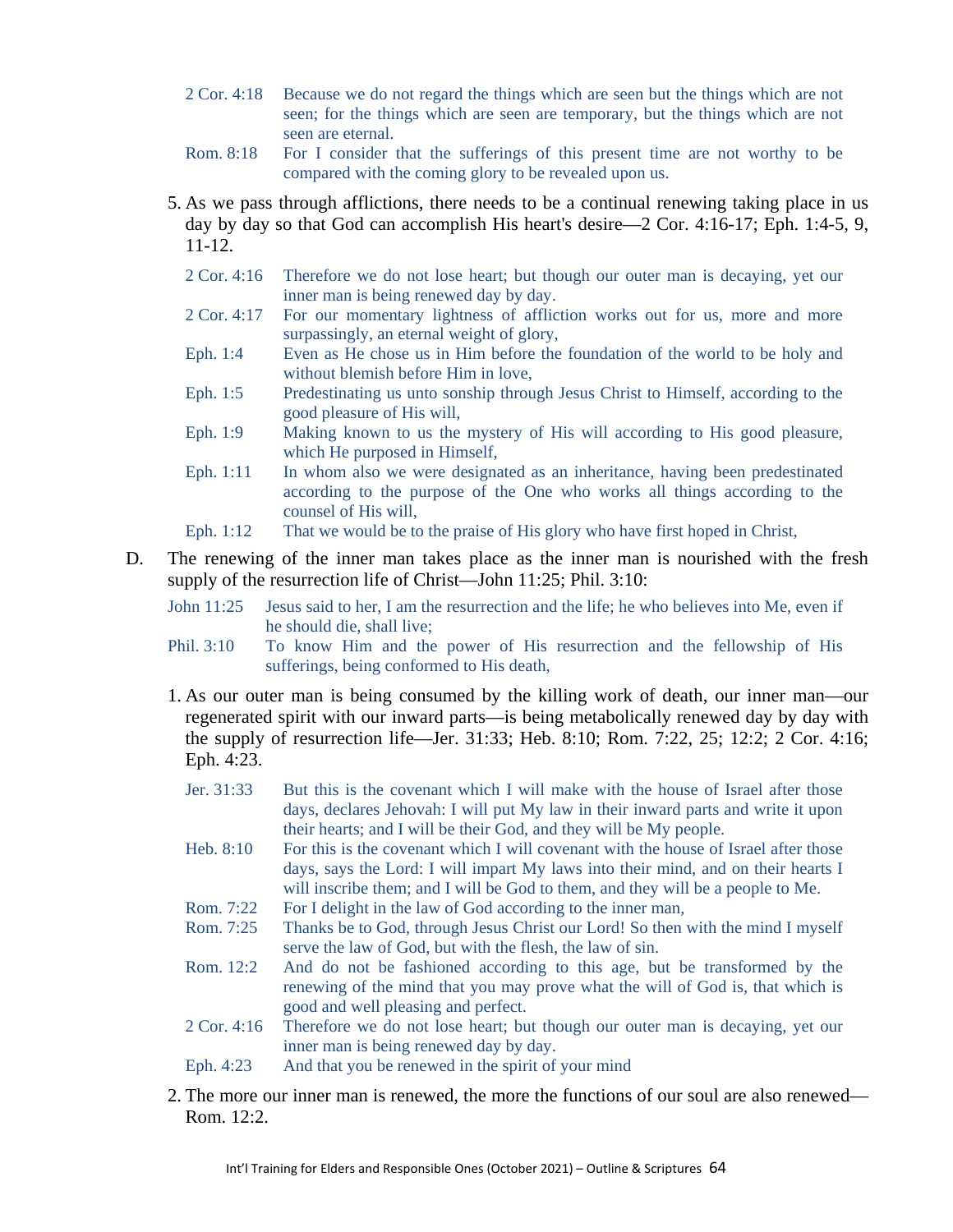- Rom. 12:2 And do not be fashioned according to this age, but be transformed by the renewing of the mind that you may prove what the will of God is, that which is good and well pleasing and perfect.
- 3. Our mingled spirit spreads into our mind and becomes the spirit of the mind; it is in such a spirit that we are being renewed for our transformation—Eph. 4:23; 2 Cor. 3:18; Rom. 12:2.
	- Eph. 4:23 And that you be renewed in the spirit of your mind
	- 2 Cor. 3:18 But we all with unveiled face, beholding and reflecting like a mirror the glory of the Lord, are being transformed into the same image from glory to glory, even as from the Lord Spirit.
	- Rom. 12:2 And do not be fashioned according to this age, but be transformed by the renewing of the mind that you may prove what the will of God is, that which is good and well pleasing and perfect.
- E. Because we have been born of God to be children of God with the life and nature of God, we all have the divine element energizing in us—John 1:12-13; 3:15; 1 John 5:11-12; 2 Pet. 1:3- 4:
	- John 1:12 But as many as received Him, to them He gave the authority to become children of God, to those who believe into His name,
	- John 1:13 Who were begotten not of blood, nor of the will of the flesh, nor of the will of man, but of God.
	- John 3:15 That everyone who believes into Him may have eternal life.
	- 1 John 5:11 And this is the testimony, that God gave to us eternal life and this life is in His Son.
	- 1 John 5:12 He who has the Son has the life; he who does not have the Son of God does not have the life.
	- 2 Pet. 1:3 Seeing that His divine power has granted to us all things which relate to life and godliness, through the full knowledge of Him who has called us by His own glory and virtue,
	- 2 Pet. 1:4 Through which He has granted to us precious and exceedingly great promises that through these you might become partakers of the divine nature, having escaped the corruption which is in the world by lust.
	- 1. In this divine element is the renewing capacity—Rom. 12:2.
		- Rom. 12:2 And do not be fashioned according to this age, but be transformed by the renewing of the mind that you may prove what the will of God is, that which is good and well pleasing and perfect.
	- 2. In the resurrection life of Christ, the divine life has the renewing capacity—John 11:25; Phil. 3:10; Rev. 21:5a.
		- John 11:25 Jesus said to her, I am the resurrection and the life; he who believes into Me, even if he should die, shall live;
		- Phil. 3:10 To know Him and the power of His resurrection and the fellowship of His sufferings, being conformed to His death,
		- Rev. 21:5 And He who sits on the throne said, Behold, I make all things new. And He said, Write, for these words are faithful and true.
	- 3. The capacity in the divine life is renewing us in all our actions—Rom. 6:4; 7:6.
		- Rom. 6:4 We have been buried therefore with Him through baptism into His death, in order that just as Christ was raised from the dead through the glory of the Father, so also we might walk in newness of life.
		- Rom. 7:6 But now we have been discharged from the law, having died to that in which we were held, so that we serve in newness of spirit and not in oldness of letter.